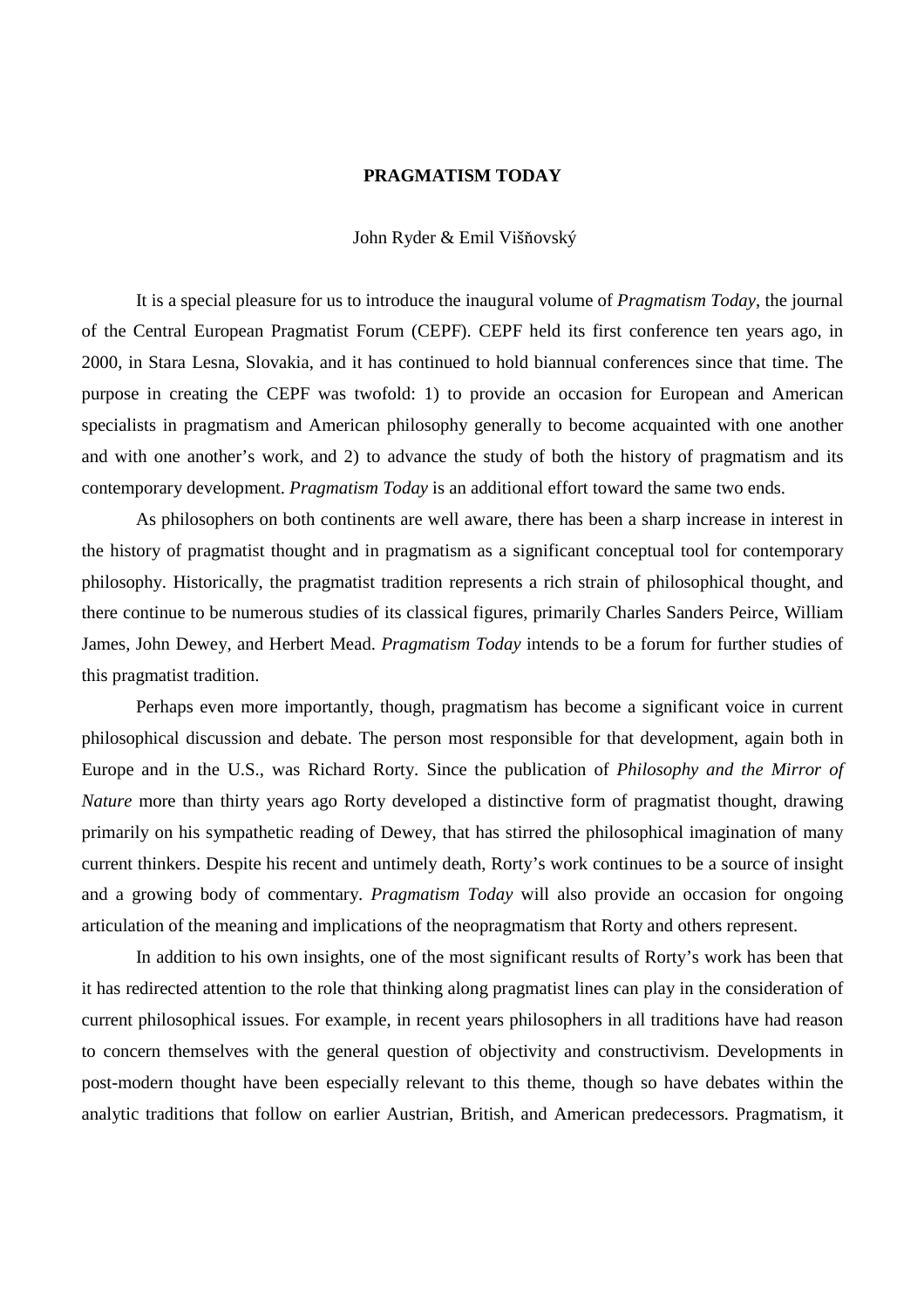turns out, has its own distinctive approach to these questions, one that may well be able to resolve some of the more thorny problems associated with it.

 Along more practical lines, throughout its history pragmatist philosophers have been particularly concerned with social and political issues. The themes of the social self and the development of democracy that so concerned Mead and Dewey, for example, are no less relevant today than they were throughout the  $20<sup>th</sup>$  century, and pragmatist philosophy continues to have a great deal to contribute in both theoretical analysis and practical application. When Dewey spoke of democracy as a form of life characterized by ongoing communication among members of a community and across the boundaries of communities and nations, he articulated a point of view that might serve us very well in an increasingly internationalized environment. *Pragmatism Today* intends to offer pragmatist philosophers and critics an opportunity to explore these and other topics of moment.

The philosophy of pragmatism, including both of its versions, classical pragmatism and neopragmatism, offers us a wealth of ideas that can help us to solve the problems of our current global predicament as well as to answer the crucial questions of how to live and what to do. Pragmatism in the contemporary world is a unique philosophy which has preserved and amassed valuable ideas with the potential both to influence the lives of men and women and to provide a reconstruction and transformative impact on all spheres of human life and action. Pragmatism is a *transformational, antidogmatic and creative philosophy*. Its key feature is an approach (or a method) rather than a doctrine (or a fixed body of ideas) to be endorsed by philosophers and non-philosophers. On the other hand, pragmatism is by no means an opportunistic or wildly relativistic, un-principled philosophy without norms and values. Pragmatism cherishes its own norms, values, and principles, and it has its own set of ideas. It also has its own broad vision of the world, one that is relevant to the current global situation.

 Philosophy for pragmatists is a *tool*, but a cherished tool to be employed in an intelligent reconstruction of all aspects of human experience. The global purpose of this philosophy is to provide inspiration to develop and integrate our efforts in and through creative intelligence.

In recent years the CEPF meetings and a growing number of other regular conferences throughout Europe have helped to invigorate the study of pragmatism and have enabled a crossfertilization among European and American philosophers. Many of the papers and essays from these conferences have been published, and no doubt will continue to be made available in book form. CEPF, however, also sees a need for and a value in a serial platform in which pragmatist thinkers can explore one another's ideas and develop their own. *Pragmatism Today* provides that platform, and we invite all